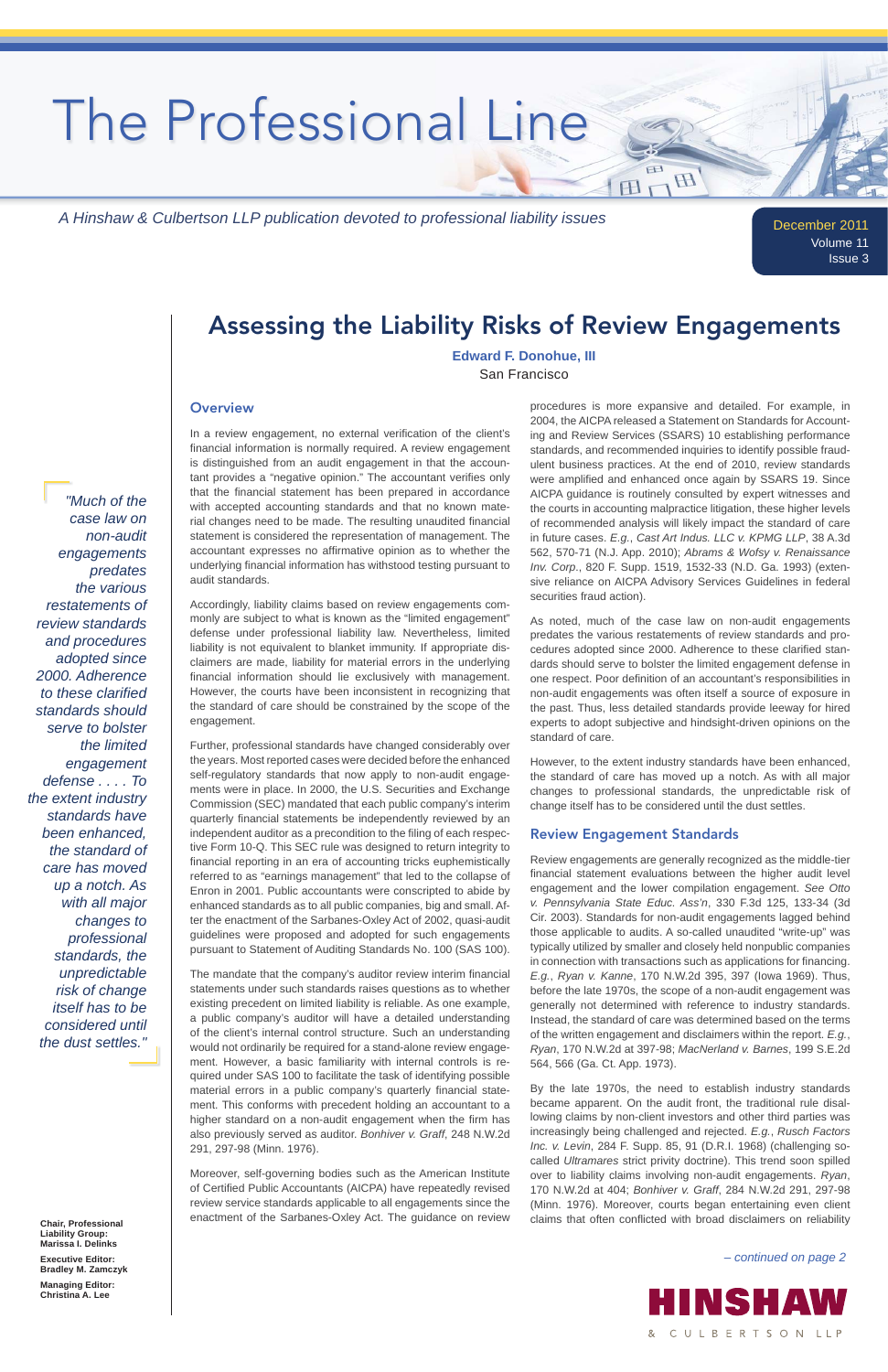and use in the engagement letter and work product. *1136 Tenants' Corp. v. Max Rothenberg & Co.*, 30 N.Y.S.2d 1007, 1008 (1972). Thus, in *1136 Tenants' Corp.*, the court held that general disclaimers would not insulate a firm from discovering embezzlement in the context of a write-up engagement where the work undertaken revealed suspicious circumstances that would have uncovered the fraud. Similarly, in *Ryan*, 170 N.W.2d 395, the court held that disclaimers as to unaudited services would not immunize a CPA from liability where the actual work undertaken entailed certain confirmation procedures.

The *Ryan* court actually used the term "uncertified audit," a contradiction in terms, to describe the writeup. With courts entertaining claims that arguably improperly applied audit standards to non-audit engagements, the industry finally acted in 1978 when SSARS 1 was promulgated by the AICPA.

The basic definition and analytical tasks entailed in a review engagement have not changed since that time. As noted, the evaluation in a review progresses backwards to a negative assurance. Thus, in SSARS 1, a review was defined to mean the performance of investigation and analytical procedures providing a reasonable basis for expressing limited assurance that no material modifications should be made to the financial statement to conform with accounting standards.

Contemporary standards are similar. SSARS 19 carries over the same limited assurance definition but clarifies the precise meaning of an assurance engagement in an effort to draw a brighter line between compilation and review engagements. Thus, under AR Section 60.04, an "Assurance engagement" is defined as:

An engagement that requires independence, as defined in AICPA Professional Standards.

A review differs significantly from an audit of financial statements in which the auditor obtains a high level of assurance (expressed in the auditor's report as obtaining reasonable assurance) that the financial statements are free of material misstatement. A review does not contemplate obtaining an understanding of the entity's internal control; assessing fraud risk; testing accounting records by obtaining sufficient appropriate audit evidence through inspection, observation, confirmation, or the examination of source documents (for example, cancelled checks or bank images); or other procedures ordinarily performed in an audit. . . .

An engagement in which an accountant issues a report designed to enhance the degree of confidence of third parties and management about the outcome of an evaluation or measurement of financial statements (subject matter) against an applicable financial reporting framework (criteria).

"Attest engagement" is defined to mean:

Detailed descriptions of the differences between compilation, review, and audit engagements are set forth in the current AICPA standards. The current definition of review is a two-part one that includes a definition which distinguishes the engagement from an audit. A review engagement is both an assurance and an attest engagement. In AR Section 60.07, the AICPA defined a review engagement by distinguishing it from an audit:

The modifications to AICPA guidance in SSARS 10, applicable to all review engagements, picked up many elements from SAS 100. Unlike SAS 100, beginning in 2005, analytical procedures that included fraud inquiries were recommended though not required. However, like SAS 100, SSARS 10 requires the CPA to obtain a specific written acknowledgment from management regarding fraud, including management's responsibility to prevent and detect fraud. The 2005 review standards also contained an appendix of illustrative templates to be used in completing an engagement similar to those developed by the Public Company Accounting Oversight Board (PCAOB) under SAS 100.

Other elements of review engagements have remained consistent since the time standards were first developed in the late 1970s. Those elements include the requirement that the CPA gain sufficient familiarity with the client's management to reasonwas properly completed is not to be left to the accountant's professional judgment. As in the case of an audit, the review file must be self-proving. The work papers must show that there was a reasonable basis for the limited assurances provided in a review engagement. Thus, in addition to including the standard review evidence, such as questionnaires in the file, reviews must include documentation of significant findings.

ably perform the engagement. The identical basic analytical procedures also continue to apply. First, a comparative evaluation is made in which historical financial data is evaluated against current financial information with an eye toward identifying changes that warrant explanation or comment. Second, there is an initial and follow-up management inquiry protocol through the completion of the engagement. This culminates with a final management representation letter in which management assumes responsibility for and signs off on the accuracy of the financial statement.

Notwithstanding the general consistency of these standards, as previously noted, additional industry guidance over the past decade not only clarifies an accountant's duties but in several areas, raises the performance bar. As to public companies, CPAs performing reviews of interim financial information must follow SAS 100. Though nominally an auditing standard, SAS 100, issued in November 2002, incorporated most of the traditional standards applicable to review engagements. However, it also added a fraud inquiry protocol and detailed illustrations of analytical procedures to be followed before issuing standard representation letters. Although there is no requirement that the accountant issue a review report, management must be in a position to confirm in writing that a review was completed in conformity with SAS 100. SAS 100 also includes responsibilities to investigate subjects such as corrected misstatements, uncorrected misstatements, and weaknesses in internal controls. An accountant who identifies such issues cannot consent to releasing the quarterly financial statement for filing with Form 10-Q unless management provides satisfactory responses on these subjects. The resulting financial statement, though still the representation of management and without independent certification, is ultimately the product of a collaborative inquiry and response process. It is similar to an audited financial statement included within the company's Form 10-K registration statement in that sense.

The changes effective from December 2010 forward under SSARS 19 will likely have a mixed impact on legal liability claims. On the one hand, the additional detail in the standards leaves less room for expert witnesses to make arbitrary subjective assertions as to the minimum standard of care. Engagement letters, for example, are now clearly mandatory. An accountant who follows the guidelines and illustrative examples can create a defensive shield against liability claims that implicitly attempt to change the engagement after the fact. The definitional lines among various engagements are more precise. The manner in which the assurances must be communicated is better defined in the new guidelines. Clear communication can often eliminate opportunities for dispute and litigation.

However, several guidelines essentially add audit standards to review engagements. Based on the definitions of "review risk," "review evidence," and "materiality," the quantum of documentation and proof needed to establish that a review analysis

Again, the increased detail in the guidance is a double-edged sword. Strict compliance with the guidelines may support a strong defense in litigation. However, inadvertent failures to follow and document every element of a review plan could create exposure where none might have existed under prior more general and judgmental standards.

## The Limited Engagement Defense Under Contemporary Review Standards

The liability exposure for errors in the preparation of a review report differs under existing law depending on whether the claimant is the client or a third party that forseeably relies upon the report.

### **Client Claims**

Generally, courts have rejected client claims at odds with the scope of the non-audit engagement and relevant disclaimers that the financial statement has not been audited. However, a substantial number of reported decisions have allowed client claims irrespective of such disclaimers. A common basis for claims arising out of non-audit engagements is the failure of the accountant to detect employee embezzlement or insider self-dealing.

Several recurrent rationales have been offered by the courts that declined to limit liability to clients based on disclaimers. First, the failure to conduct further investigation in light of obvious red flags of potential fraud has often led to exposure. In *1136 Tenants' Corp.*, 30 N.Y.S.2d 1007 (1972), the accountants encountered missing invoices and other suspicious circumstances that allegedly would have uncovered a large embezzlement had there been a follow-up investigation. The accountants failed to comment on these suspicious circumstances in preparing an unaudited financial statement. The court held that the accountants had a professional duty to alert the client of these circumstances.

Second, accountants who have maintained a longstanding professional relationship with a client have been denied the shelter of the limited engagement defense when information known from other engagements revealed the need to modify the financial statement. In *Bonhiver v. Graff*, 248 N.W.2d 291 (Minn. 1976), an accountant was found liable for failing to discover embezzlement in the course of a non-audit engagement. The immediate engagement did not require an evaluation of possible embezzlement. However, the same firm had audited the company in prior years and was aware of its poor financial condition and serious questions as to the reliability of the company's books. The court held that, with this knowledge, the accountant could not perform the non-audit engagement and provide a negative assurance with blinders on. The accountant had a duty to alert the client to the reliability problems spotted in the earlier audit and suggest a broader independent verification than that called for in the write-up.

This duty to volunteer additional advice and services in the client's interests is a rare phenomenon in accountant liability jurisprudence. However, it is wellestablished in fields such as legal malpractice. The courts have reasoned that a lawyer's professional fiduciary responsibilities require the attorney to advise in cases where, without such guidance, the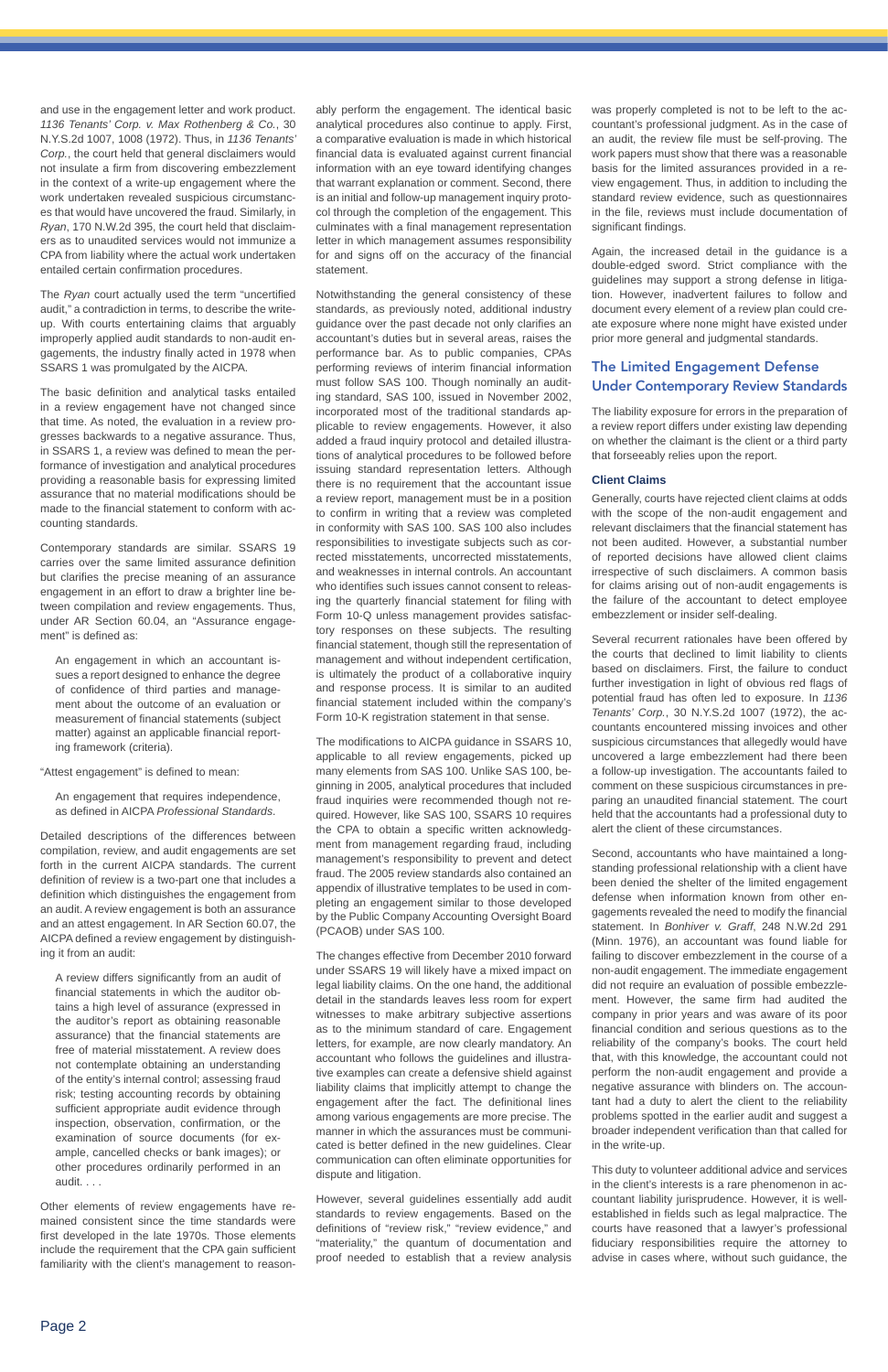lesser sophisticated client will fail to recognize the peril of the "limited engagement." *Nichols v. Keller*, 15 Cal. App. 4th 1672, 1684 (1993). However, auditors, unlike attorneys, are not generally considered fiduciaries and the client in the case of a review engagement is rarely unsophisticated. *See Franklin Supply Co. v. Tolman*, 454 F.2d 1059, 1069 (9th Cir. 1991) (regarding potential exposure of accountants as fiduciaries).

Cases such as *Bonhiver* can be reconciled with contemporary review standards and the guidance that dates from the late 1970s. There has long been a requirement to evaluate the results of a review engagement for known misstatements or omissions. Moreover, there has been a standing requirement that such errors be communicated to management in order to obtain appropriate modifications or qualifications.

A third category of decisions centers around basic due diligence in gaining familiarity with the client. In *Robert Wooler Co. v. Fidelity Bank*, 479 A.2d 1027 (1984), the accounting firm was retained to perform unaudited accounting services. Based on the limitations of the engagement, the firm contended it had no responsibility for its failure to detect an embezzlement scheme. In particular, the firm claimed it had no obligation to familiarize itself with a company's internal controls. Apparently, the company's internal controls were so poor that even a superficial examination would have revealed the open opportunities for embezzlement. The court rejected the accountant's claim that it had no obligation to delve into these issues based on expert witness testimony on the subject and the firm's own internal guidelines. This holding can also be reconciled with the longstanding requirement that an accountant obtain a sufficient understanding of the client's business and accounting systems to competently perform a review engagement.

Because accountants have never enjoyed blanket immunity to clients in the performance of review engagements, an argument can be made that the clarifications and enhancements set forth in contemporary standards should not affect liability exposure substantially. In fact, a case can be made that exposure may be lower in some respects.

As noted, the most common source of client claims arises out of insider fraud. Under contemporary standards, fraud detection as part of a review engagement is not merely implied. It is a subject that is both on the table and subject to specific inquiry that is well-documented in the ordinary course of the engagement. Moreover, the opportunities for shifting blame from management to the CPA should be fewer in light of the explicit assumption of primary responsibility for fraud detection in the mandatory management representation letter. Further, the template of illustrative engagement letters and representation letters are far more detailed under AR Section 90 than disclaimers discussed in many published cases. These relatively newer elements of review engagements should actually bolster the ability of accountants to rely on the limited engagement defense in the future in keeping with the spirit of a negative assurance engagement.

Further, a well-performed review engagement should reduce opportunities for insider fraud and self-dealing, potentially reducing liability risk. Although more burdensome, the review evidence requirements in many cases could make client liability claims more defensible because inquiries and findings will be well documented. In short, it will be difficult for a client to complain in instances where it provided the wrong answer to the right question when that fact is documented.

potentially included a duty to confirm certain basic business relationships supporting the assumptions, such as relationships with third-party lenders. Negligent misrepresentation claims were allowed to proceed on the grounds that a review was completed without a sufficient basis to opine that the forecast was presented in conformity with AICPA guidelines.

On the other hand, contemporary standards have more mandatory items and substantially more recommended procedures. Even if liability claims are more readily defensible, the undertaking will be more complex. The case of *Abrams & Wofsy v. Renaissance Inv. Corp.*, 820 F. Supp. 1519 (N.D. Ga. 1993), illustrates the burdens created by detailed professional standards. In that case, accountants that performed review services in connection with a real estate syndication were vindicated from liability for malpractice in connection with preparing a financial forecast. However, in reaching that result, the court applied anything but a simple and mechanical limited engagement defense analysis. More than 50 pages of the opinion were devoted to a host of criticisms, an exhaustively detailed review of the work product involved, and an extremely detailed evaluation of the AICPA guidance and literature applicable to financial forecasts. Moreover, the work in controversy was conducted in the early 1980s, when AICPA guidance was much more basic. Indeed, no specific mandatory guidelines applied to an accountant's review of financial projections when the work at issue was conducted.

> In the securities litigation context, courts have generally refused to adopt a so-called "creator" standard of liability based on the accountants' mere involvement in the preparation of non-audited financial reports. *Pacifi c Inv. Mgmt. Co. LLC*, 603 F.3d at 154-55. There can be no liability unless the financial statement is directly attributed to the accountant as in the case of an audited financial statement. The federal courts have frequently based their rulings on the general prohibition under the securities law of imposing "secondary liability" for assisting securities fraud. *Lattanzio*, 476 F.3d at 154 (citing *Central Bank of Denver N.A. v. First Interstate Bank of Denver N.A.*, 501 U.S. 164 (1994)). However, this defense also has been sustained under principles of justifiable reliance. Pacific Inv. Mgmt. Co. LLC, 603 F.3d at 156-57 (reliance on uncertified reports not justifiable as a matter of law).

Whereas current standards may bring certainty, they are also more complex and require higher levels of investigation. This creates opportunities for dispute in a professional liability case. Thus, where the level of investigation was previously a matter of professional judgment, more detailed guidelines could increase liability exposure in some instances. A review engagement is now a more complex and thorough undertaking. Broader engagements generally carry broader liability risk.

#### **Third-Party Claims**

Disclaimers as to limited engagements have traditionally been more effective as to third-party claims. Thus, even where investors or other non-clients are expected and intended beneficiaries of the work product, they face hurdles in establishing justifiable reliance as to claims that cannot be harmonized with disclaimers in the work product. This tendency to hold third parties to the letter of disclaimers is most pronounced in securities litigation. There courts have consistently disallowed claims based on unaudited financial statements not expressly attributed to the firm as audited work product. Pacific Inv. Mgmt. *Co. LLC v. PIMCO Funds*, 603 F.3d 144, 152 (2d Cir. 2010); *Lattanzio v. Deloitte & Touche LLP*, 476 F.3d 147, 155 (2d Cir. 2007). However, investors have been allowed to assert common law claims in instances in which the work product was allegedly not prepared in conformity with professional standards.

The case of *Anderson v. Deloitte & Touche*, 66 Cal. Rptr. 2d 512 (1997), provides an example. In that case, the accounting firm was sued for negligent misrepresentation based on its review of a limited partnership's financial forecast used in the offering memorandum. The accounting firm was granted summary judgment on the grounds that, under AICPA guidelines, the ultimate "responsible party" for the assumptions in a financial forecast was the client issuer. The firm had not been retained to audit the assumptions underlying the forecast. Because the accounting firm was retained only to confirm that the forecast was presented in conformity with AICPA guidelines, it successfully argued that there was neither a duty nor reasonable reliance.

The court of appeal reversed on the grounds that the investors had raised a triable issue of fact as to whether the engagement, though limited, had been performed in conformity with AICPA guidelines. That the issuer was the sole responsible party for the projections did not excuse the firm from familiarizing itself with the operations of the general partner. This

# **HINSHAW** & CULBERTSON LLP

This decision is consistent with both past and present requirements that the accountant obtain a sufficient understanding of the industry and the client. Thus, although a review engagement may be limited, some basic standards simply cannot be written out of the engagement by way of disclaimers. To achieve that result, the entire engagement must be lowered to that of a compilation level engagement.

Current standards actually may be more useful in defending third-party claims than those of the past. SSARS 19 contains the most detailed and clear articulation to date of the fact that the ultimate party responsible for the preparation and fair presentation of financial statements is management. To the extent illustrative management representation letters are used in conformity with current guidelines, it will be more difficult for investors and other third parties to make claims that implicitly attempt to convert a review engagement into an audit by claiming false or inaccurate information originated with the CPA.

In cases such as *Anderson*, there was no clear articulation of the source of the information supporting management's forecasts. Nor was it clearly stated in the offering memorandum that management had exclusive responsibility for the accuracy of the information. To the extent review reports are clearer on this subject in the future, in conformity with existing guidance, it may actually be more difficult for third parties to bring malpractice claims against accountants who perform such limited review engagements.

### Conclusion

There is a natural lag time between the development of new professional liability standards and decisions interpreting and applying those standards. One school of thought is that higher standards equal greater exposure. But that perspective builds on the bearish assumption that the profession will not rise to the challenge. As the profession known to be most cautious and conservative, the assumption is likely wrong in the case of accountants. The closer question is whether the legal profession and retained experts will understand and examine the standards well enough to differentiate between a legitimate and untenable claim for malpractice. Under any set of professional standards there are always good and bad claims.